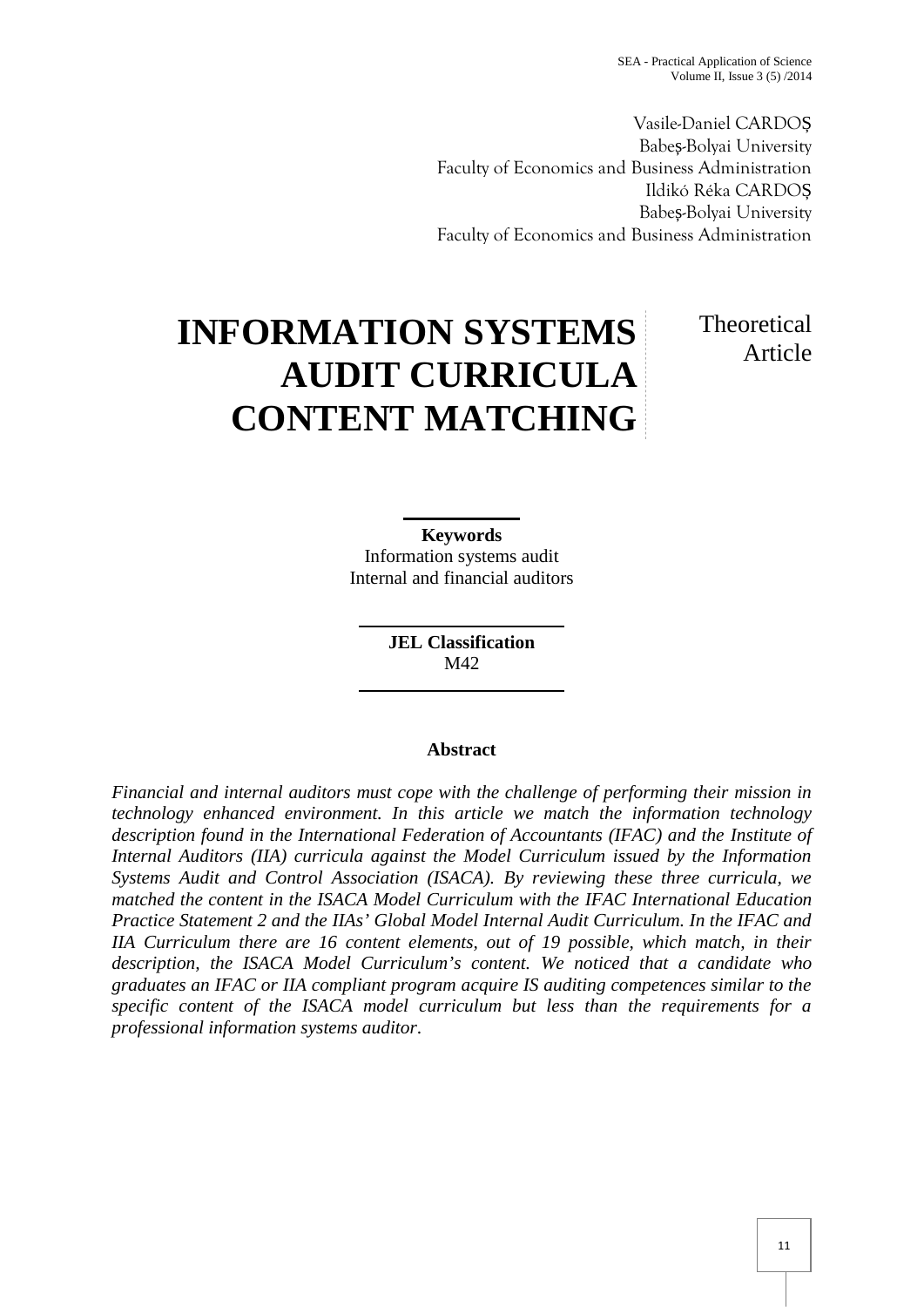#### **1. Introduction**

In today's ever-changing business environment companies use information technology (IT) integrated in their accounting information systems (AIS) which induces a new array or risks which must be addressed. In this setting, financial and internal auditors must cope with the challenge of performing their mission in more complex and technology enhanced environment. AIS expertise or knowledge is a distinct domain of competences for auditors (Brazel, 2004).

Auditors, both financial and internal, are required by their professional bodies to acquire and develop IT knowledge and skills. The International Federation of Accountants (IFAC) and The Institute of Internal Auditors (IIA) require for candidates and constituents to have a certain level of IT proficiency.

The International Education Standard 2 (IES 2) issued by IFAC states the knowledge content of professional accounting education programs that candidates need to acquire. Besides accounting, finance, and organizational and business knowledge, candidates are required to have information technology knowledge and competences (IFAC, 2010a). IIA require candidates to the internal audit profession to have competences in: internal audit basics, internal audit practice and internal audit knowledge elements. This last component contains topics related to information technology and business continuity (IIA, 2013).

In this article we match the information technology content found in the curricula issued by IFAC and IIA against the Model Curriculum issued by the Information Systems Audit and Control Association (ISACA). The content in the ISACA Curriculum is similar to the requirements to become a Certified Information System Auditor. Of course, one could not expect either financial or internal auditors to have a level of IT Audit knowledge similar to a certified specialist. But, at least financial auditors, need to have sufficient IT competences to enable them "(a) to formulate the questions to be answered by … the IT auditor and (b) to understand the outcome of the activities of such specialists" (IFAC, 2010b: 129).

### **2. Literature review**

While the use of information technologies and systems spreads in all business environments so does the business risks associated with these. This is why IT auditing is needed to evaluate the adequacy of information systems and to evaluate the adequacy of internal controls. Universities responded to these needs by integrating IT courses into accounting programs (Gallegos, 2003).

Merhout & Buchman (2007:473) investigating the skill and knowledge requirements

for IT Auditors found that 27% of the investigated companies (out of 595 job advertisements) "preferred knowledge of the audit process". The authors consider that this is due to the interaction with financial auditors and the need to apply a formal audit process in IT audits. Also, "while the requirements for IT auditing skills are changing and emerging every day, all IT auditors are expected to possess a minimum level of general skills and qualifications" Merhout & Buchman (2007:472). A large portion of the companies posting adverts for IT audit jobs required a degree in accounting, finance, information systems, computer science or related. Based on this findings, for the purpose of this article we intend to investigate the degree at which the curriculum for financial auditors and internal auditors meet the requirements of the Information Systems and Control Association (ISACA) as a leading organization for information systems or information technology (IS/IT) auditing.

Omoteso, Patel & Scott (2009: 14) investigating the impact of information and communication technologies (ICT) on audit tasks and auditors found that ICT skills were considered to have a "small impact on the recruitment of new auditors…[but] in the very near future this trend will extend to recruitment, and such skills will form one of the bases in the selection process for auditors".

Consulting and public accounting companies hiring AIS graduates consider as being very or at least important that they have competences in: auditing computerized AIS, ERP systems, network security, IS/IT requirements gathering techniques and input and output design (Dillon & Kruck, 2008).

Curtis, Jenkins, Bedard, & Deis (2009: 88) call for research on how generalist auditors (internal or financial) obtain knowledge about information systems, raising the question of what training methods are being used. We consider that future a generalist auditor can acquire such knowledge and skills starting with their formal or informal education and training. By this we consider that suitable knowledge should be acquired during higher education degrees, either bachelor or master level.

### **3. Research methodology**

As a starting point we identified the core competences related to the IS auditing in the ISACA *Model Curriculum for IS Audit and Control* which acknowledges the "need to fill positions with adequately prepared candidates… and many professionals who have requisite background obtain there IS auditing education through a university degree or certificate programs, which are delivered either a full-time or part-time student environment" (ISACA, 2012: 6). The ISACA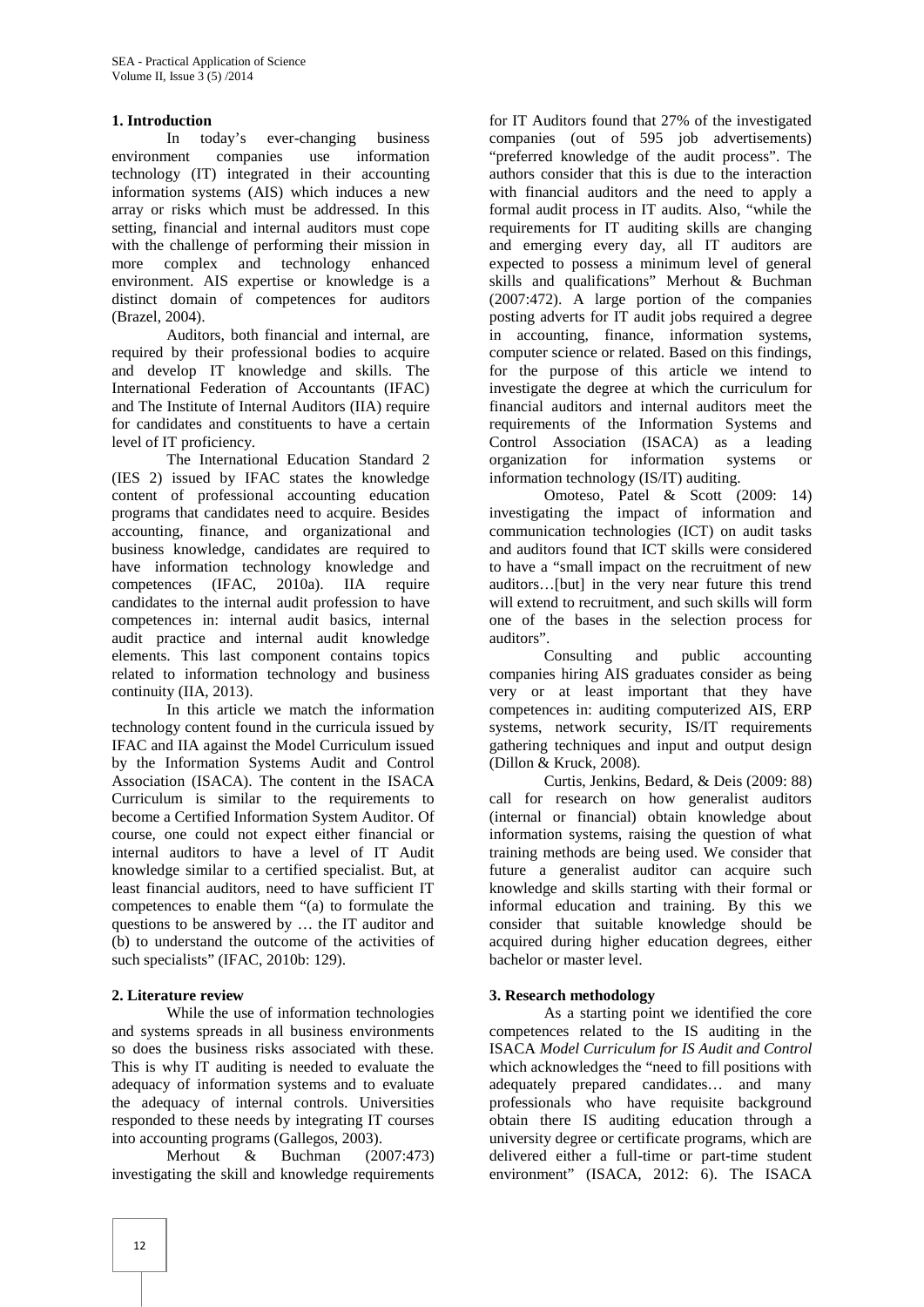Model Curriculum covers five domains: *Process of Auditing Information Systems*, *Governance and Management of IT, Information Systems Acquisition, Development and Implementation, Information Systems Operations, Maintenance and Support* and *Protection of Information Assets*. As financial or internal auditors are not required to be proficient in all of the five domains we limit our matching process to the *Process of Auditing Information Systems*.

Next, we identified the IT/IS knowledge or competence requirements of IFAC and IIA. For IFAC we considered as relevant the International Education Practice Statement 2 (IEPS 2) *Information Technology for Professional Accountants* which offers guidance to member bodies to ensure that candidates possess the necessary general IT and IT control knowledge and competences required for qualification (IFAC, 2010b). For IIA we considered the *Global Model Internal Audit Curriculum* which guides universities in designing courses or programs compliant with the IIA's International Professional Practices Framework. For this article we considered only the *Information Technology Auditing* and *Advanced IT Systems and Auditing* courses and content recommendations (IIA, 2012).

By reviewing the three curricula, we matched the content in the IFAC IEPS 2 and IIA Global Model Internal Audit Curriculum with the ISACA Model Curriculum. For each content element, found in the IFAC or IIA Curriculum we gave the value 1 and, consequently, we gave the value 0 for missing content. Then, we established the total number of content mach for each curriculum and we searched for reasons for the missing contents.

### **4. Results**

In the ISACA Model Curriculum there are 21 content elements in the domain considered, *the process of auditing information systems*. We eliminated from the this domain two components: *audit charter/engagement letters* and *ISACA-IT audit and assurance standards, guidelines, assurance guide, tools and techniques, code of professional ethics* as they pertain more to the specific activities of information systems auditing and internal and financial auditors are not required by their professional bodies to be fully knowledgeable in such standards or to have a distinct charter/engagement letter when they their mission. Thus, we have 19 content elements left to be used as reference in the matching process.

The matching of content is presented below in Table 1. We found that in the IFAC and IIA Curriculum there are 16 content elements which match, at least from their description, the ISACA Model Curriculum's content. This means that 84,21 (16/19) percent of the IS auditing

process content requirements in the ISACA Model curriculum can be found in the IFAC or IIA curriculum for the same domain.

For the following ISACA content: *steps to determine regulatory requirements* and *use of self assessment,* we found no content description in the IFAC and IIA curriculum. These curricula describe, from an IT perspective, content related to the *applicable laws and regulations affecting the audit scope* but there is no correlation with the *steps to determine regulatory requirements* content in specific information systems auditing context. In the ISACA curriculum the *use of self assessment* content refers to the risk and control self assessment based on the Control Objectives for Information and related Technologies (COBIT) Framework. In the IFAC and IIA curriculum there are requirements for candidates to be familiar with COBIT but there is no reference to the use of this framework for self assessment.

In the IFAC curriculum we found no content for *fraud detection techniques and tools* requirements and in the IIA curriculum we found no content for *sampling methodologies* specific for IT/IS auditing. We admit that future financial and internal auditors must acquire such competences but in the general course of their mission. Still, considering the complexity of information systems and the lack of audit trail one would need specific skills to detect fraud or apply sampling methodologies.

Continuing our venture, we present below in Table 2 and Table 3 the content description in the IFAC and IIA curriculum matched against the ISACA model curriculum.

For the other ISACA content elements we found one or more content elements in the other two curricula. Thus, we noticed that a candidate who graduates an IFAC or IIA compliant program might acquire IS auditing related competences from different modules or content elements, based on the ISACA requirements but, of course, not to the level expected for professional information systems auditors.

### **5. Conclusions, limitations and future research**

For the purpose of this article, we tried to establish the content similarity between the three curricula based on their description. Information technology and systems bind the various resources and processes in an organization but also binds the competence and skill requirements of audit professionals. Higher education institutions might embrace the call to design accounting and/or information systems programs considering the requirements of the ISACA model curriculum, because they would also be IFAC and IIA compliant in the field of IS auditing process.

We acknowledge the limitations of this article, as our analysis was description based and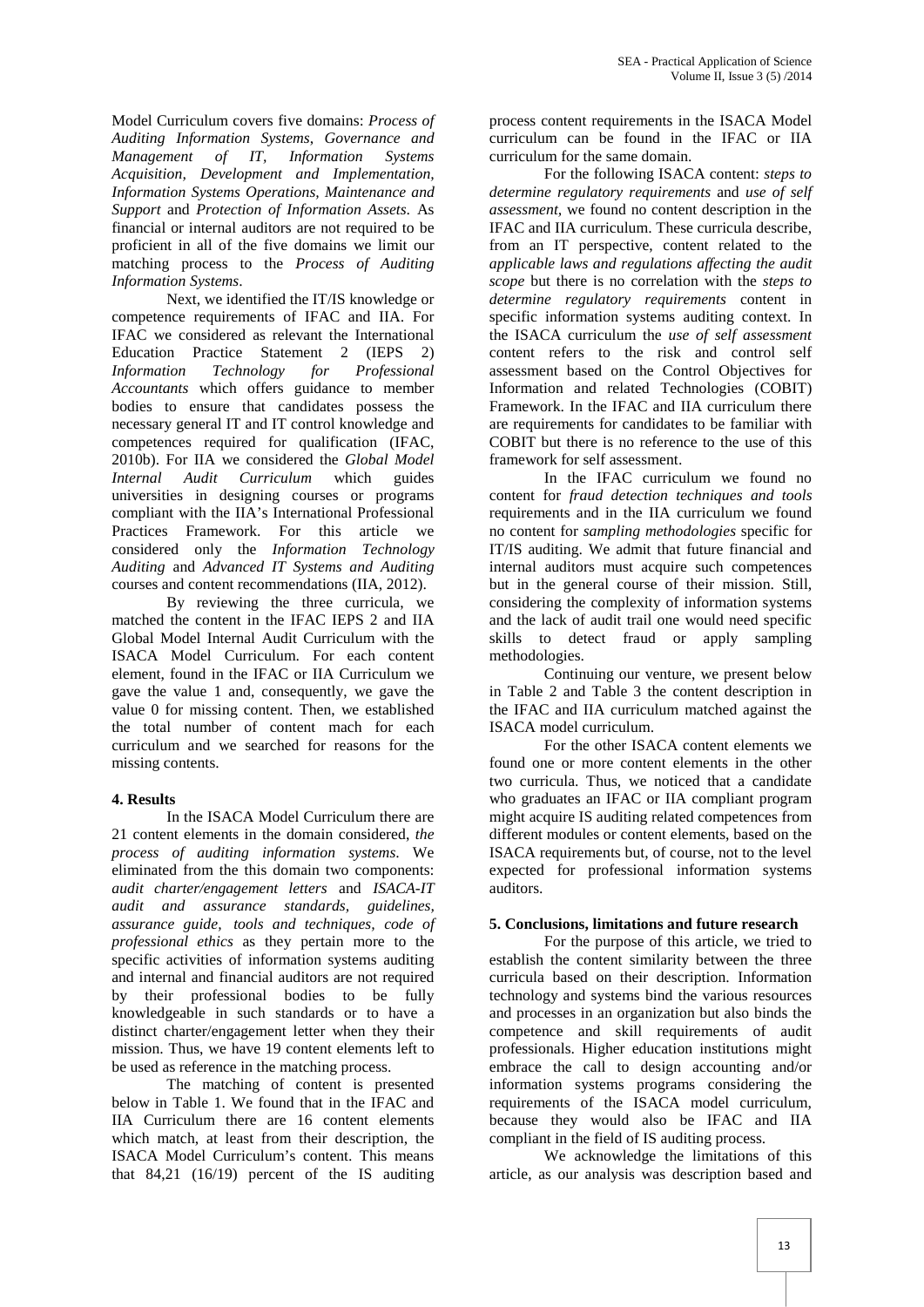we didn't make an in-depth content analysis. Further research is needed to investigate in detail the content similarity based on the description and syllabus or other reference materials issued by the three professionals' organization to describe de content in the curricula.

As for the future, we plan to evaluate the compliance of the national accounting and/or<br>information systems programs with the information systems programs with the requirements of IFAC or IIA with regard to the ISACA model curriculum. This would give universities an opportunity to identify the gaps between their curricula and either of the curriculum described.

#### **References**

[1] Brazel, J.F. (2004). A Measure of Auditor AIS Expertise: Development, Assessment and Use. Retrieved from http://ssrn.com/abstract=545703.

[2] Curtis, M.B., Jenkins, J.G., Bedard, J.C. & Deis D.R. (2009). Auditor's Training and Proficiency in Information Systems: A Research Synthesis. *Journal of Information Systems*, *23*(1), 79-96.

[3] Dillon, T.W & Kruck, S.E. (2008). Identifying Employer Needs from Accounting Information Systems Programs., *Journal of Information Systems Education. 19*(4), 403-410.

[4] Gallegos, F. (2003). IT Auditor Careers: IT Governance Provides New Roles and Opportunities. *Information Systems Controls Journal*, *3*, 40-43.

[5] Information Systems Audit and Control Association (ISACA) (2012). *ISACA Model Curriculum for IS Audit and Control 3rd Edition*, Rolling Meadows: ISACA.

[6] Institute of Internal Auditors (IIA) (2012). *The IIA's Global Model Internal Audit Curriculum*. Retrieved from https://na.theiia.org/about-us/aboutia/Academic

%20Relations%20Documents/Global%20Model%2 0Internal%20Audit%20Curriculum.pdf.

[7] Institute of Internal Auditors (IIA) (2013). *Certification Candidate Handbook*. Retrieved from https://na.theiia.org/certification/Public%20Docum ents/

Certification%20Candidate%20Handbook.PDF.

[8] International Federation of Accountants (IFAC) (2010a). *International Education Standard 2 Content of Professional Accounting Education Programs.* Retrieved from http://www.ifac.org/sites/default/files/publications/f iles/ies-2-content-of-professi-1.pdf.

[9] International Federation of Accountants (IFAC) (2010b). *International Education Practice Statement 2 Information Technology for Professional Accountants.* Retrieved from http://www.ifac.org/sites/default/files/publications/f iles/ieps-2-information-techno-1.pdf.

[10] Merhout, J.W. & Buchman, S.E. (2007). Requisite Skills and Knowledge for Entry-level IT Auditors. *Journal of Information Systems Education*, *18*(4), 469-476.

[11] Omoteso, K., Patel, A. & Scott, P. (2009). Information and Communications Technology and Auditing: Current Implications and Future Directions. *International Journal of Auditing*, *14* (2), 147-162.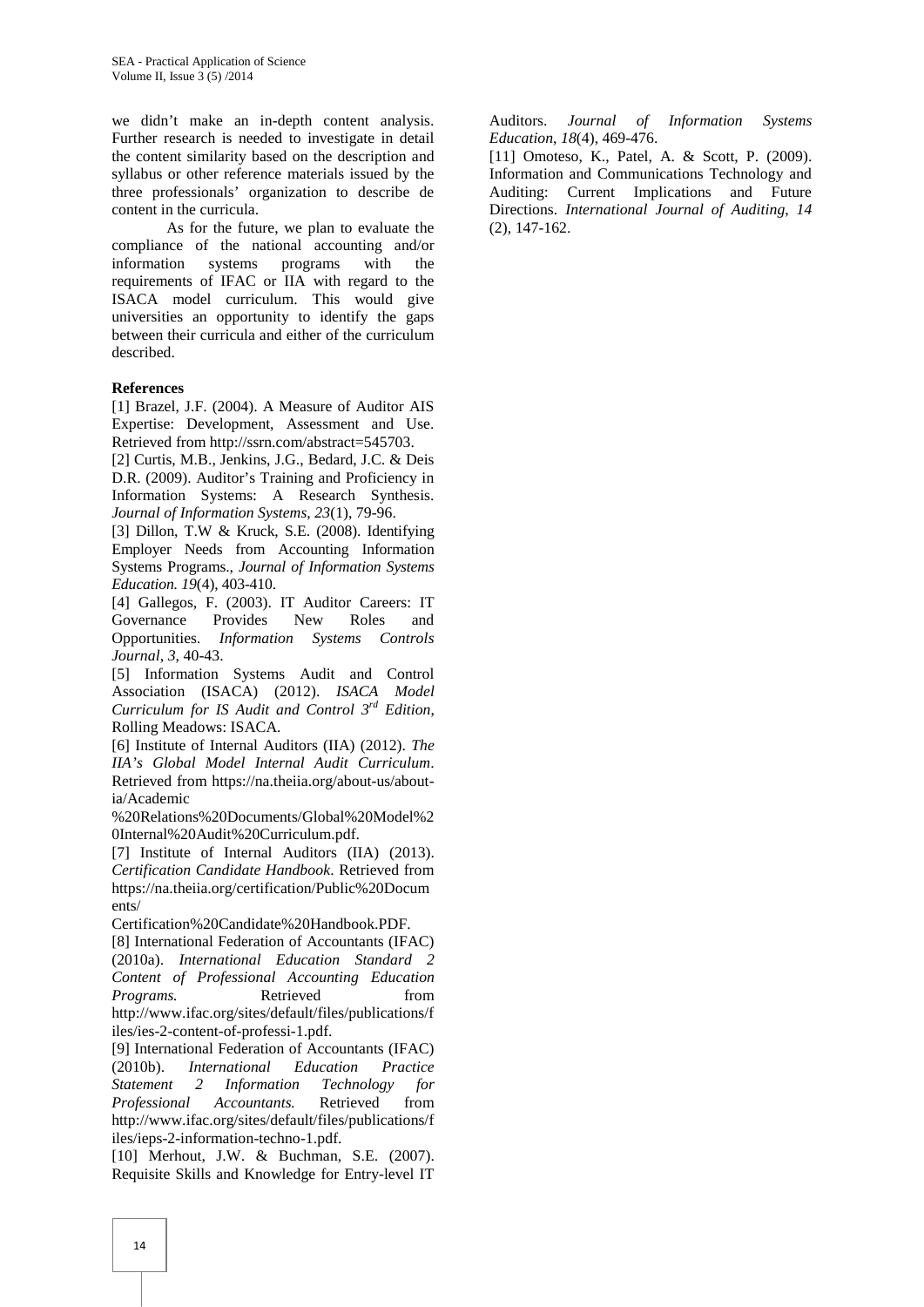### *Appendices*

Table No.1

|  | Competence matching between the ISACA, IFAC and IIA Curricula |  |
|--|---------------------------------------------------------------|--|
|--|---------------------------------------------------------------|--|

| No. | <b>ISACA Content</b>                                      | <b>IFAC</b> | HА       |
|-----|-----------------------------------------------------------|-------------|----------|
| 1   | Risk assessment concepts                                  |             |          |
| 2   | Control objectives and information system controls        |             |          |
| 3   | Applicable laws and regulations affecting the audit scope |             |          |
| 4   | Quality assurance systems and frameworks                  |             |          |
| 5   | Technology and audit environment changes                  |             |          |
| 6   | Audit planning techniques and project management          |             |          |
| 7   | Audit planning steps                                      |             |          |
| 8   | <b>Business processes</b>                                 |             |          |
| 9   | Performing risk assessments                               |             |          |
| 10  | Evidence collection techniques                            |             |          |
| 11  | Sampling methodologies                                    |             | $\theta$ |
| 12  | Internal controls and control types                       |             |          |
| 13  | Steps to determine regulatory requirements                | 0           | 0        |
| 14  | Procedures for testing and evaluating internal controls   |             |          |
| 15  | Fraud detection techniques and tools                      | $\Omega$    |          |
| 16  | Use of self assessments                                   |             |          |
| 17  | Reporting and communication techniques                    |             |          |
| 18  | Exit interviewing                                         |             |          |
| 19  | Presentation and reporting techniques                     |             |          |
|     | TOTAL                                                     | 16          | 16       |

*Note.* Own interpretation

#### Table No.2

| Content in IFAC curriculum matched against the ISACA curriculum |                                                                     |  |  |
|-----------------------------------------------------------------|---------------------------------------------------------------------|--|--|
| <b>ISACA</b>                                                    | <b>IFAC Competences</b>                                             |  |  |
| 1                                                               | IT risk assessment                                                  |  |  |
| 2                                                               | IT control frameworks / IT control objectives                       |  |  |
| 3                                                               | Understand external regulatory controls / Regulatory environment    |  |  |
| 4                                                               | IT control frameworks / Perform quality assurance procedures        |  |  |
| 5 <sup>5</sup>                                                  | Business issues / Envision future status of systems                 |  |  |
| 6                                                               | Apply project management tools and techniques                       |  |  |
| 7                                                               | Plan the project / Execute the project plan                         |  |  |
| 8                                                               | Business models / Effectiveness of the entity's business processes  |  |  |
| 9                                                               | IT risk assessment techniques                                       |  |  |
| 10                                                              | Systems analysis tools and techniques / Separate evaluation / CAATs |  |  |
| 11                                                              | Separate evaluation (data integrity testing)                        |  |  |
| 12                                                              | Controls over information systems                                   |  |  |
| 13                                                              |                                                                     |  |  |
| 14                                                              | Separate evaluation / Computer-assisted audit techniques (CAATs)    |  |  |
| 15                                                              |                                                                     |  |  |
| 16                                                              | $- - -$                                                             |  |  |
| 17                                                              | Communicating results of evaluation and following-up                |  |  |
| 18                                                              | Communicating results of evaluation and following-up                |  |  |
| 19                                                              | Communicating verbally, electronically or in printed format         |  |  |
|                                                                 | $Noto$ Own interpretation                                           |  |  |

*Note.* Own interpretation